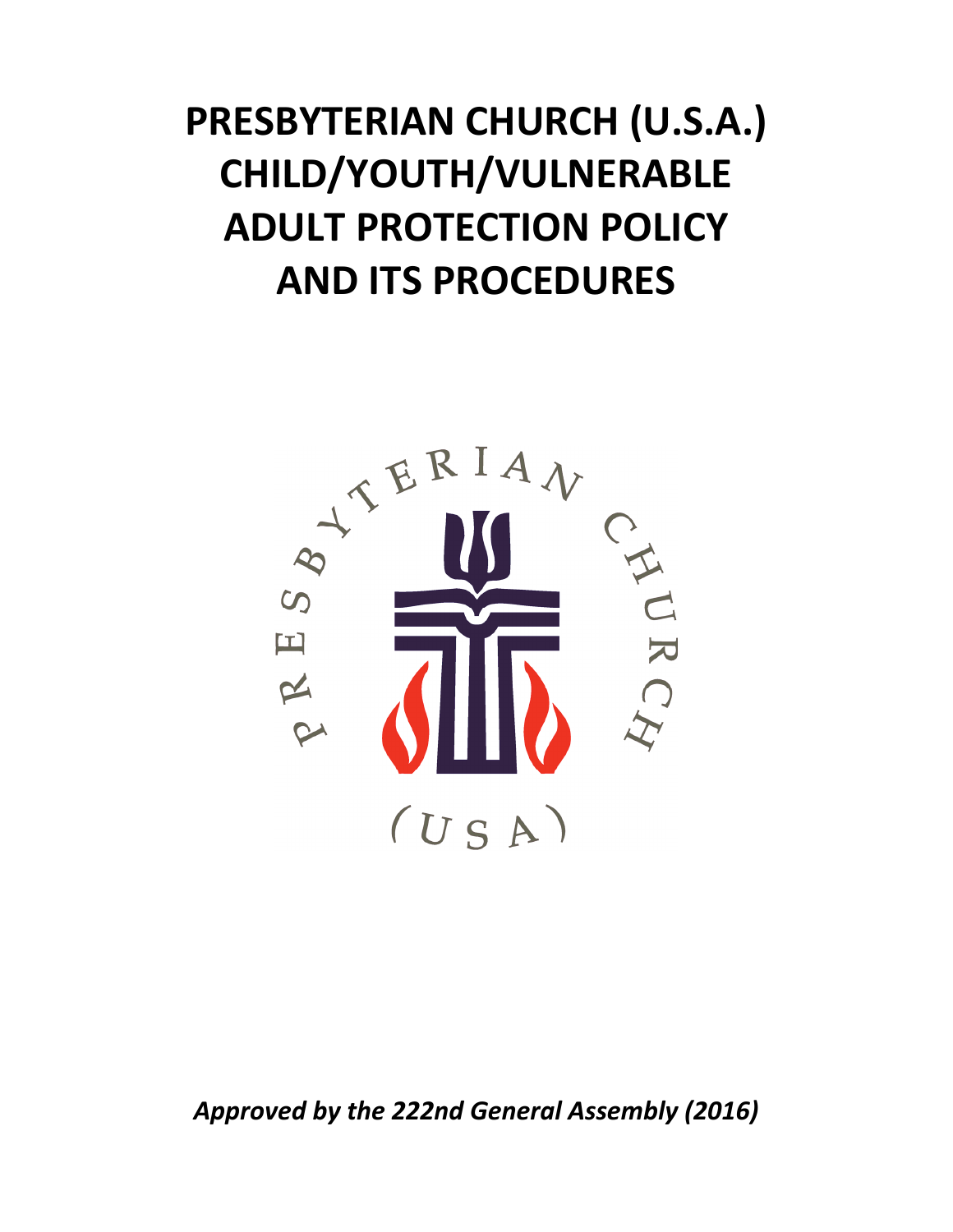## **PRESBYTERIAN CHURCH (U.S.A.) CHILD/YOUTH/VULNERABLE ADULT PROTECTION POLICY AND ITS PROCEDURES**

Copyright © 2016 The Office of the General Assembly Presbyterian Church (U.S.A.)

No part of this publication may be reproduced, stored in a retrieval system, or transmitted in any form or by any means, electronically, mechanically, photocopying, recording, or otherwise (brief quotations used in magazine or newspaper reviews excepted), without the prior permission of the publisher.

The sessions, presbyteries, and synods of the Presbyterian Church (U.S.A.) may use sections of this publication without receiving prior written permission of the publisher.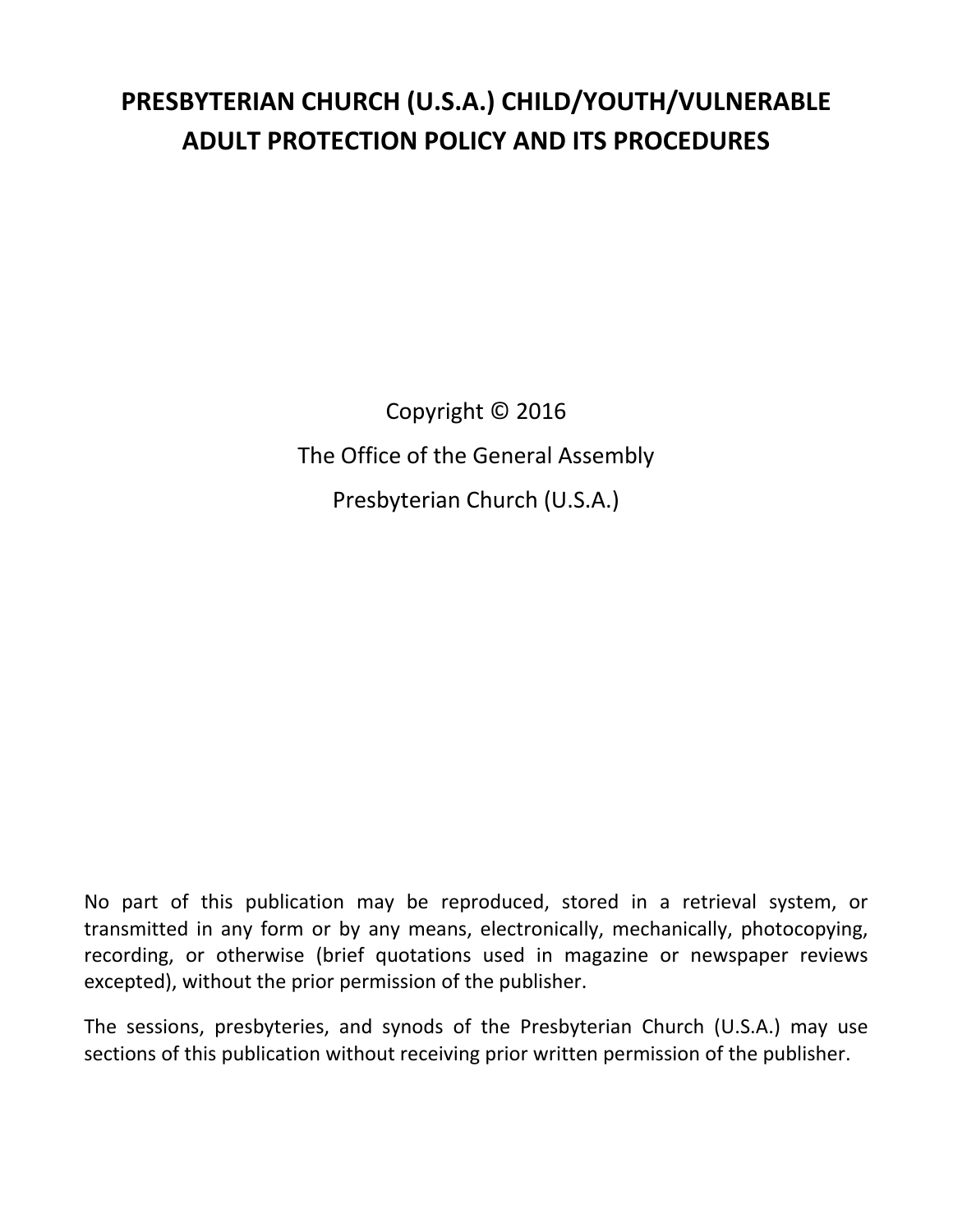## **CONTENTS**

| MANDATORY EVENT RULES FOR WORKING WITH CHILDREN AND YOUTH 8 |
|-------------------------------------------------------------|
|                                                             |
|                                                             |
|                                                             |
|                                                             |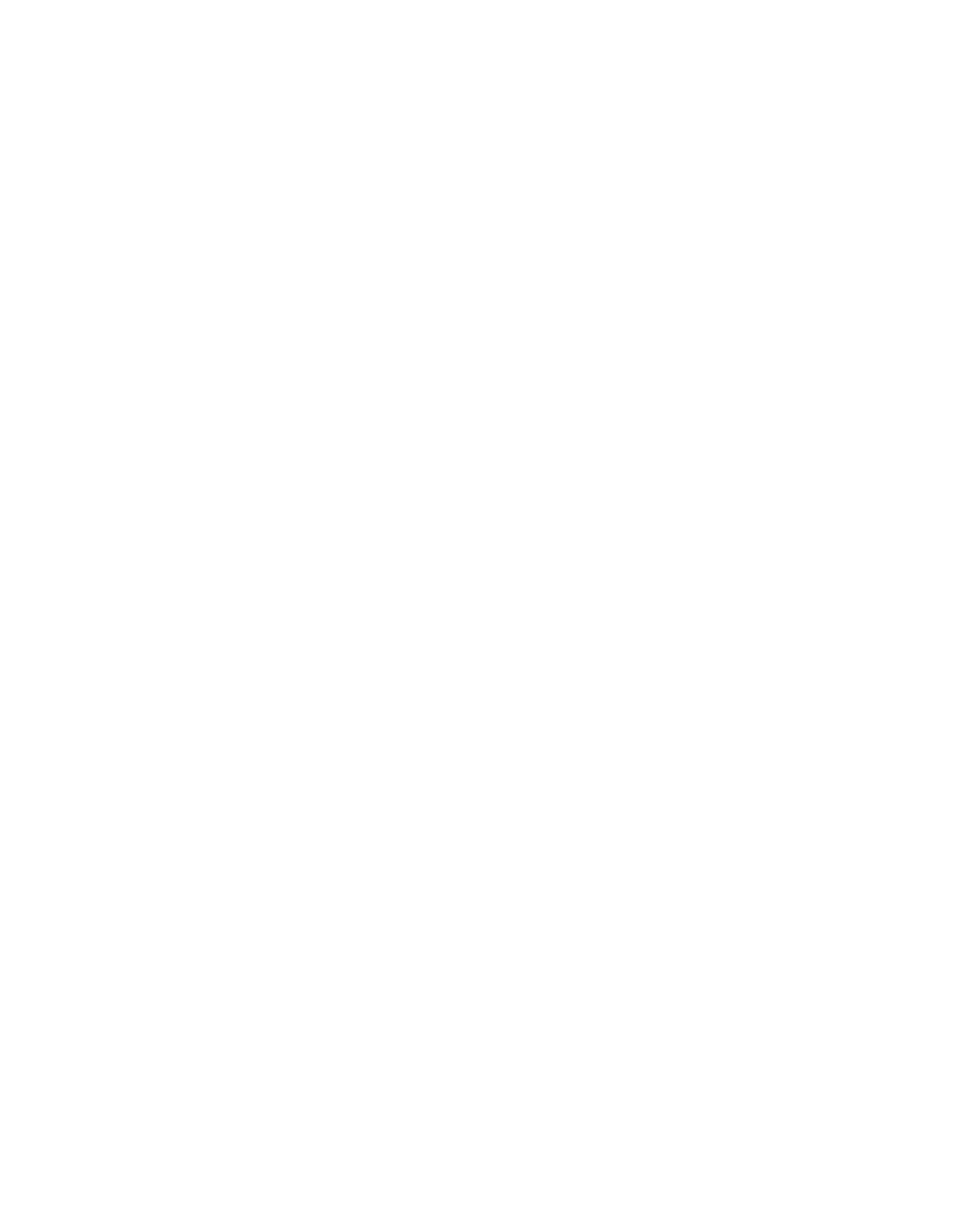## <span id="page-4-0"></span>**PRESBYTERIAN CHURCH (U.S.A.) CHILD/YOUTH/VULNERABLE ADULT PROTECTION POLICY AND ITS PROCEDURES**

#### **POLICY APPLICATION STATEMENT**

It is the policy of the General Assembly of the Presbyterian Church (U.S.A.) and all entities of the General Assembly that all church members, church officers, nonmember employees and/or contractors, and volunteers of congregations, councils, and entities of the church are to maintain the strongest sense of integrity, safety, nurturing, and care involving all interactions with children, youth, and vulnerable adults. This policy applies to all General Assembly entity sponsored activities that involve children, youth, and vulnerable adults.

#### **POLICY RATIONALE**

The implementation and documentation of a Child/Youth/Vulnerable Protection Policy strives to reduce the risk of abuse and neglect for the following reasons:

- Children, youth, and vulnerable adults are a gift from God and the Church has a divine mandate to provide for their safety and nurturing. The Church is called to be a place that reflects the open arms of Jesus. In Matthew 19:14, Jesus says, "Let the little children come to me." The Church is to be, at all levels of council and in all entities, a place of safety and nurture reflective of the arms of Christ.
- Any type of abuse involving children, youth, or vulnerable adults has lasting and devastating effects on the life of the victim/survivor. It is the call of the Church to be a life‐giving entity of Christ's healing and hope for community and individuals, not an entity that brings harm and hurt.
- The larger Church suffers with the victim/survivor and his or her family when abuse and neglect occurs. The Church is crippled by the hurt, pain, and distrust that accompanies abuse. Not only does the Church lose its credibility at all levels, it also suffers considerable financial loss and loss of integrity. More importantly, in instances of child, youth, or vulnerable adult abuse within the Church, there is immeasurable spiritual, psychological, emotional, and physical harm perpetrated that woefully cripples God's call on the Church.
- The *Book of Order* states, "The congregation as a whole, on behalf of the Church universal, assumes responsibility for nurturing the baptized person in the Christian life," and Presbyterians believe this baptismal commitment to be a serious one, understanding it to apply to all in the church's care, including children, youth, and vulnerable adults (*Book of Order* W‐ 2.3013).
- Children and youth are not only persons of care and service in the church, but they are also corecipients of the graces and love of God. Jesus exemplified this in the Gospel of Mark 10:15–16 when he urged his followers to receive the kingdom of God as a little child. And he specifically takes up the children into his arms and blesses them. So also the Church, as the body of Christ, is to be the presence of Christ's love, **in** the same way taking up all children and youth into its arms and blessing them; providing for them a safe, thriving, and nurturing environments in which to grow in every way.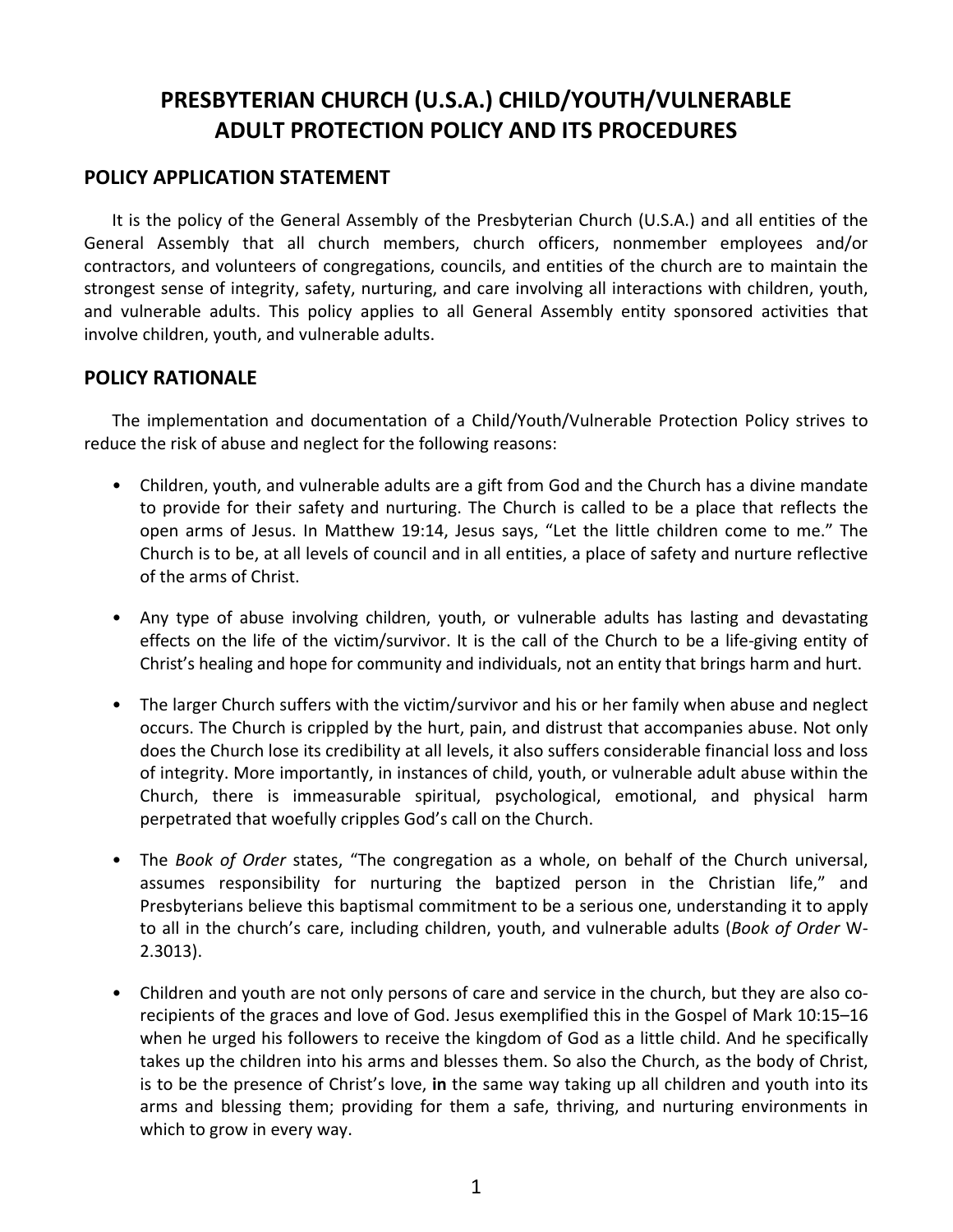#### <span id="page-5-0"></span>**DEFINITIONS**

Each state has its own statutes regarding what is defined as child/youth/vulnerable adult abuse. This policy advises all sponsoring councils and entities of the Presbyterian Church (U.S.A.) to consider and be familiar with state statutes pertaining to the location of each event/activity.

The following is a comprehensive list of definitions of terms and their intended use in this particular policy. For the purpose of this policy:

*Child***:** A child will be defined as a person between the ages of 0–11.

*Youth:* A youth will be defined as a person between the ages of 12–17.

*Minor:* A minor is any child or youth 0–17 years-old.

*Child/Youth Worker:* Any person, volunteer or paid staff or contractor, who participates at any level at General Assembly entity sponsored events or activities involving children and/or youth.

*Vulnerable Adult:* Any person eighteen‐years‐old or older without the developmental or cognitive capacity to consent.

*Vulnerable Adult Abuse:* Any act or failure to act that results in the physical, sexual, psychological, or emotional mistreatment, neglect, or exploitation of a vulnerable adult.

*Child/Youth Abuse:* Any act or failure to act that results in the physical, sexual, psychological, or emotional mistreatment, neglect, or exploitation of a child or youth.

*Sexual Abuse:* In the *Book of Order*, sexual abuse is defined as, "Sexual abuse of another person is any offense involving sexual conduct in relation to (1) any person under the age of eighteen years or anyone over the age of eighteen years without the mental capacity to consent; or (2) any person when the conduct includes force, threat, coercion, intimidation, or misuse of ordered ministry or position" (*Book of Order*, D‐10.0401c).

*Misuse of technology:* The use of technology that results in the harassing or abusing of a child/youth. This includes using technology to send suggestive message and images to a child or youth. Adults should not have any technological contact with a child or youth that is not either preapproved by the child/youth's legal guardian with a signed waiver, or the contact is on an open public medium, such as a church website or other social media program.

*PMA***:** Presbyterian Mission Agency.

*OGA***:** Office of General Assembly.

*Safe Child Response Team:* The Safe Child Response Team is a team comprised of a minimum of three members of or appointed by the sponsoring council or entity of the General Assembly who are specifically trained to respond to allegations and reports of child, youth, or vulnerable adult abuse at General Assembly entity sponsored activities. These teams must be readily available to be contacted and used at all General Assembly entity sponsored events.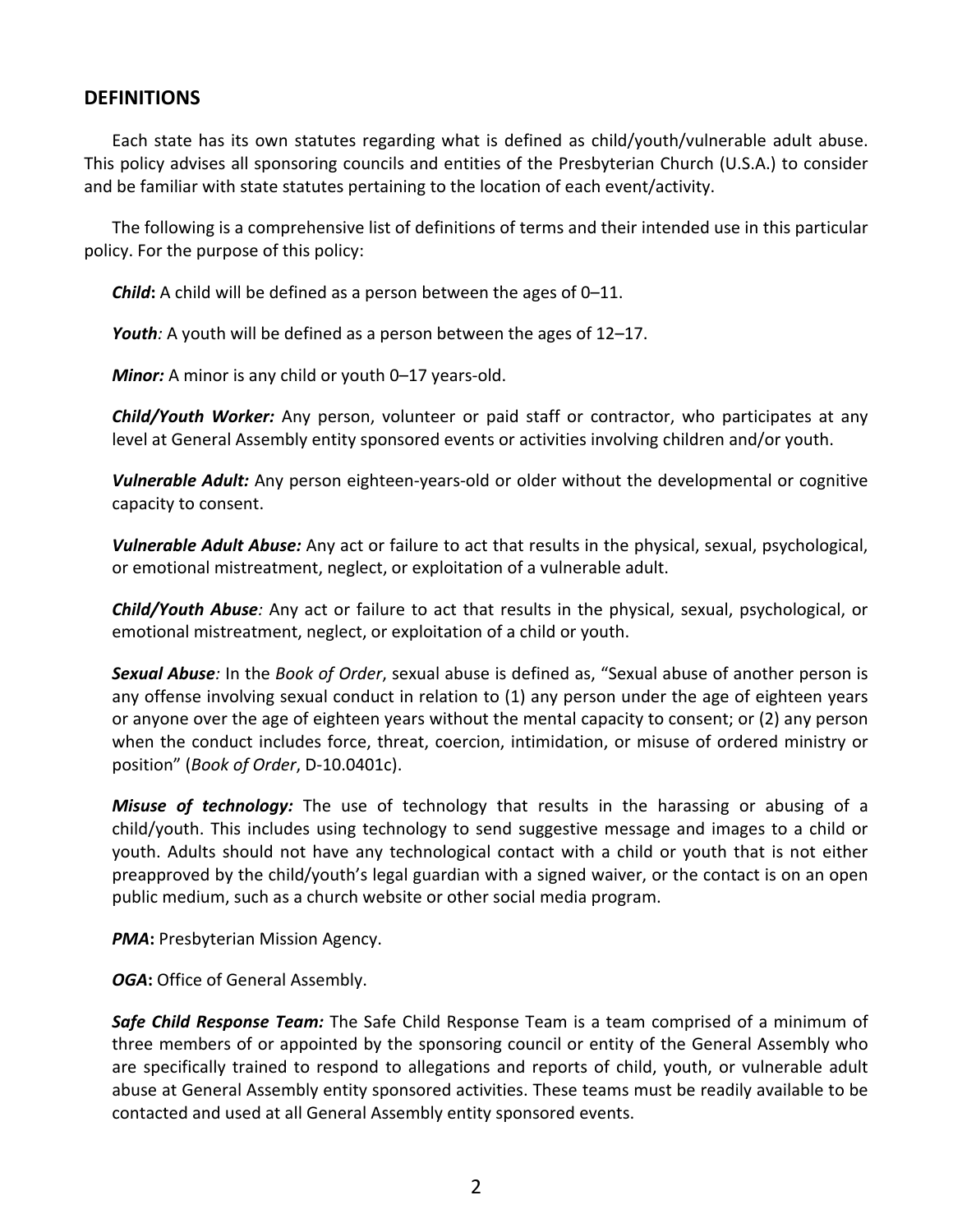<span id="page-6-0"></span>*Sponsoring Council or Entity*: Any council or entity of the General Assembly within the Presbyterian Church (U.S.A.) that is tasked with the responsibility of planning events and activities for children, youth, or vulnerable adults.

#### **SCREENING, TRAINING, AND BACKGROUND CHECKS**

A child/youth worker, whether on a paid staff, contractor, or volunteer basis, shall be subject to:

1. The organizing council's receipt of a completed, signed, and approved application and background check authorization forms, including a signed form verifying the event policy has been read. The application should include a minimum of two references.

2. All child/youth workers must be at least eighteen‐years‐old and four years older than the oldest youth whom they are serving.

3. The applicant's consent to a criminal background check. The sponsoring council or entity must consult with the insurance company through which they have coverage to determine what background checks are appropriate for their particular event. The sponsoring council or entity should cover the costs of the background checks for all child/youth workers. These checks shall be run no more than six months prior to the event. (This time restraint is also at the discretion of the organizing council's insurance company's requests. Child/Youth workers who participate annually in events may only be required to have one background check per calendar year, depending on insurance company standards.)

4. All child/youth workers, paid, contracted, or volunteer, must participate in training sometime within the year prior to the event. The training is to be provided by the sponsoring council or entity and shall cover the event child/youth protection policy thoroughly as well as methods of abuse prevention and a detailed plan of reporting. The sponsoring council or entity may contract with others to provide these trainings. These trainings shall further cover:

- What constitutes child/youth/vulnerable adult abuse and neglect.
- How to recognize signs and symptoms of abuse and neglect.
- State laws concerning definitions of abuse and reporting.
- Mandatory criminal background checks and the security of those files.
- Explanation of the importance of the application and screening processes.

• Appropriate boundaries with children and youth, especially regarding adult/child/youth ratios, transportation, and use of technology.

• If an overnight event is planned, discussions of boundaries involving appropriate sleeping arrangements and restroom/shower facilities use shall be discussed.

• The presence of a Safe Child Response Team at each event and how to contact them.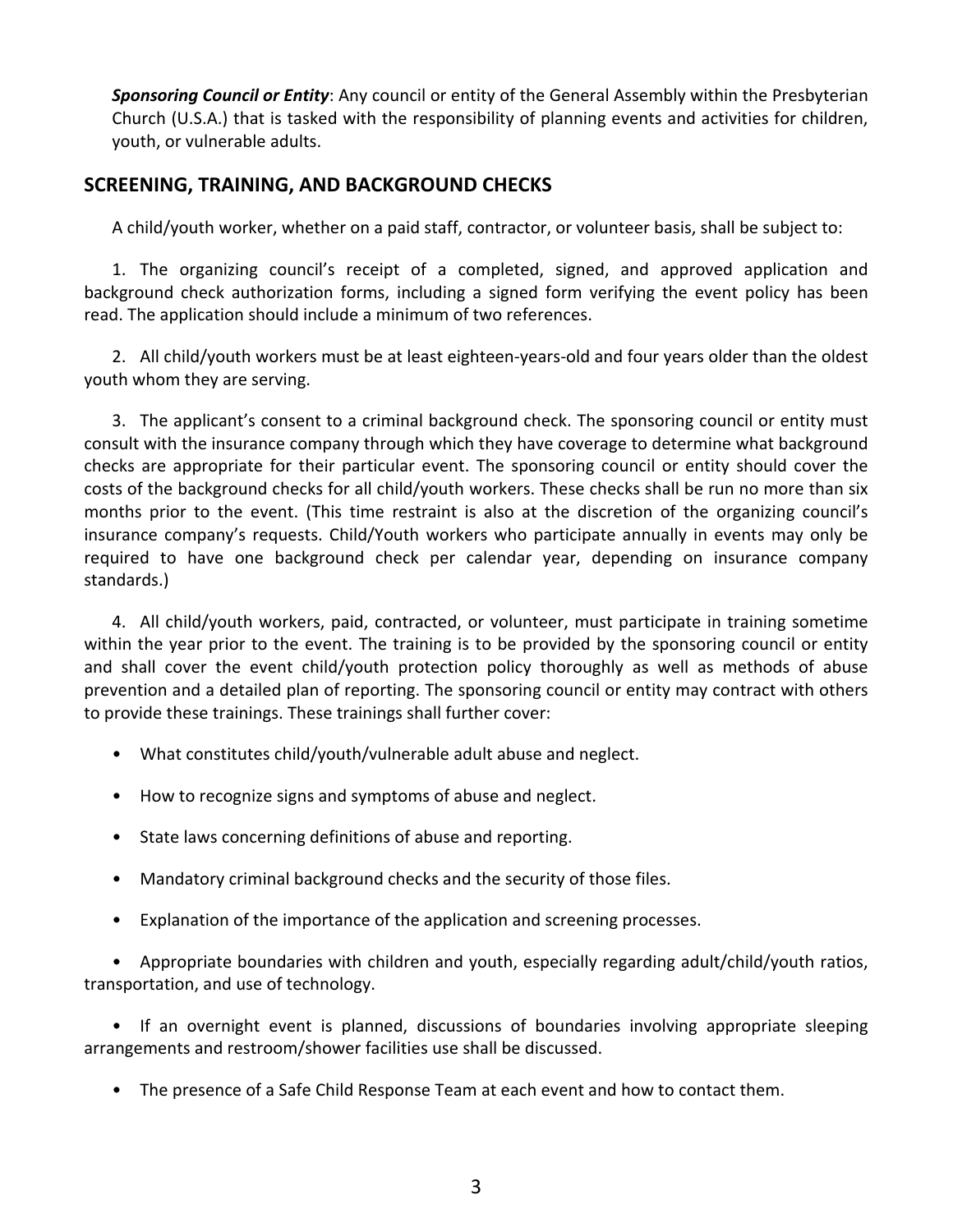• All paid employees working directly with children or youth at any General Assembly entity sponsored events must be certified in first aid and CPR.

• Other related topics.

5. No person may serve as a child/youth worker who has a conviction on his/her record of certain felonies or misdemeanors, including, *but not limited to*, any of the following:

- Criminal homicide;
- Aggravated assault;
- Crimes related to the possession, use, or sale of drugs or controlled substances;
- Sexual abuse;
- Sexual assault;
- Injury to a youth;
- Incest;
- Indecency with a youth;
- Inducing sexual conduct or sexual performance of a youth;
- Possession or promotion of child pornography;
- The sale, distribution, or display of harmful material to a minor;
- Employment harmful to youth;
- Abandonment or endangerment of a youth;
- Kidnapping or unlawful restraint;
- Public lewdness or indecent exposure; and enticement of a youth;
- Any crime that involves sexual misconduct or sexual abuse, particularly if it involves misconduct or abuse with a minor;
- Any crime that involves misuse of technology for sexual purposes, such as collecting or distributing photographs of minors who are naked or in sexual or inappropriate poses (child pornography);
- Any crime that involves the use of force, such as assault or endangerment;
- Any crime that involves abduction and kidnapping;
- Any crime that involves drinking and driving, such as driving while intoxicated.

In addition, if a council or General Assembly entity is aware that a child/youth worker has a prior conviction for one of the aforementioned crimes or a related crime, the child/youth worker shall automatically be ineligible to attend a child/youth event in any capacity.

6. Whenever a General Assembly entity organizes an event for minors for which the agency will invite minors from other church councils who will be supervised by child/youth workers, the councils who selects the youth workers shall: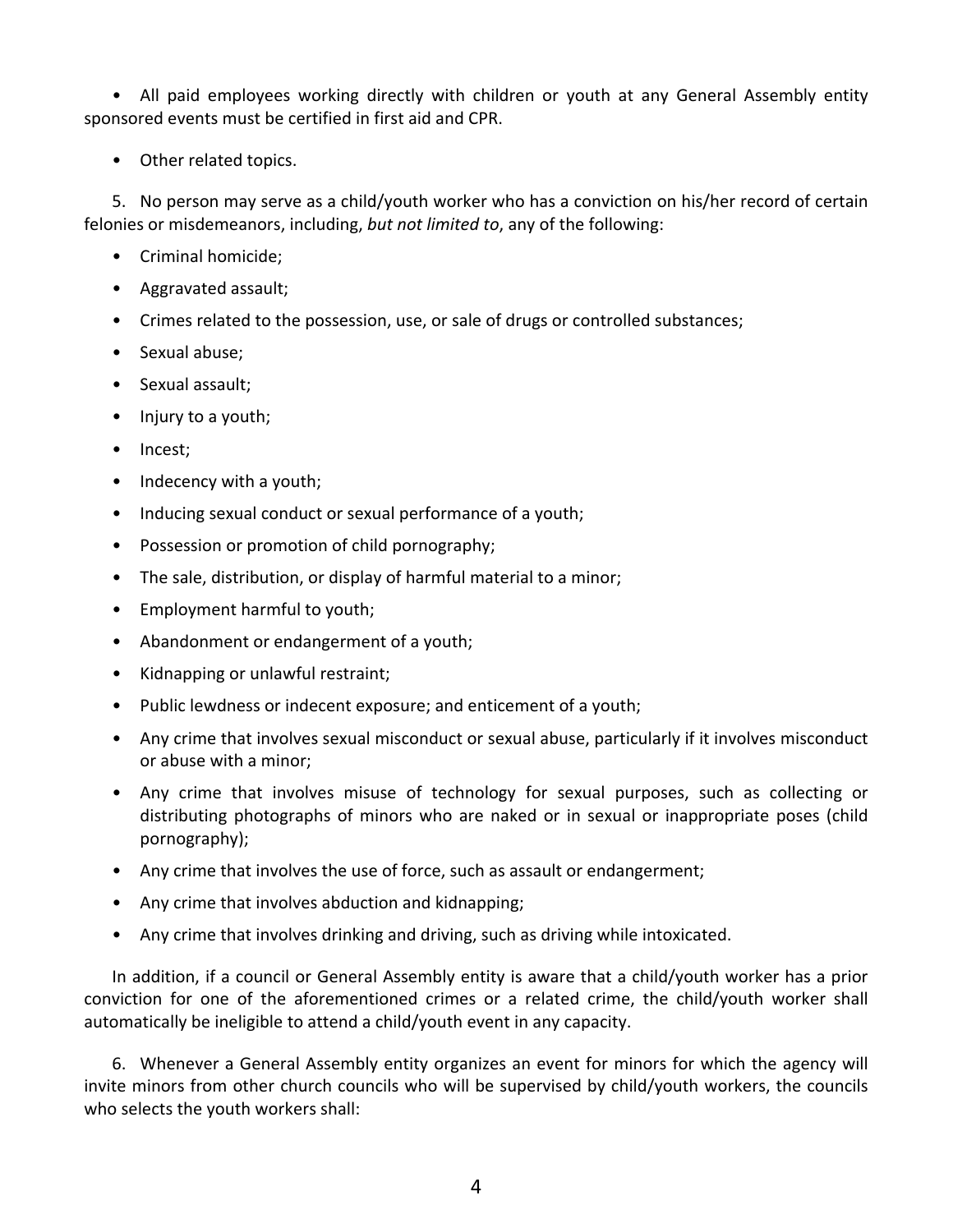<span id="page-8-0"></span>a. Not send a person to act as a child/youth worker whom the council knows has violated the provisions of the *Book of Order* or policy of a local congregation or presbytery pertaining to sexual misconduct or child/youth protection.

b. Not send a person to act as a child/youth worker for minors when that person is also scheduled to work at the event.

c. Require councils at all levels of church life who are assisting in organizing General Assembly entity events for minors, or sending child/youth workers to these events to abide by the same screening, training, and background check standards mandated in this policy for the General Assembly and its entities.

7. Whenever a General Assembly entity organizes an event for minors that invites minors from councils who will be supervised by child/youth workers, the General Assembly entity shall:

a. Provide guidance to the councils that are sending child/youth workers about best practices for securing child/youth workers and eligibility requirements.

b. Provide guidance to the councils that are sending child/youth workers concerning the requirement that the council perform and pay for background checks for potential child/youth workers and how to evaluate the background check for offenses that would disqualify a person from being a child/youth worker with minors.

c. Provide guidance to the councils on when to perform the background checks and with what background check provider.

d. Identify someone on the organizing council of the General Assembly entity/event to be the designated recipient of background checks from councils and train that person:

i. To review every background check received;

ii. To identify criminal convictions on background checks that should disqualify a person from being a child/youth worker;

iii. To notify a council if the staffer believes the council has erred in selecting a child/youth worker whose background check indicates that the person should not act as a child/youth worker;

iv. Report to the General Assembly entity sponsor of the event of each potentially disqualifying background check and related concerns so that a formal decision can be made to inform the council that the person whose background check is in question is not eligible to attend the event as a child/youth worker.

#### **CONFIDENTIALITY OF RECORDS**

The sponsoring council or entity shall maintain all child/youth worker applications, results of background checks, and related information in confidential, secured files.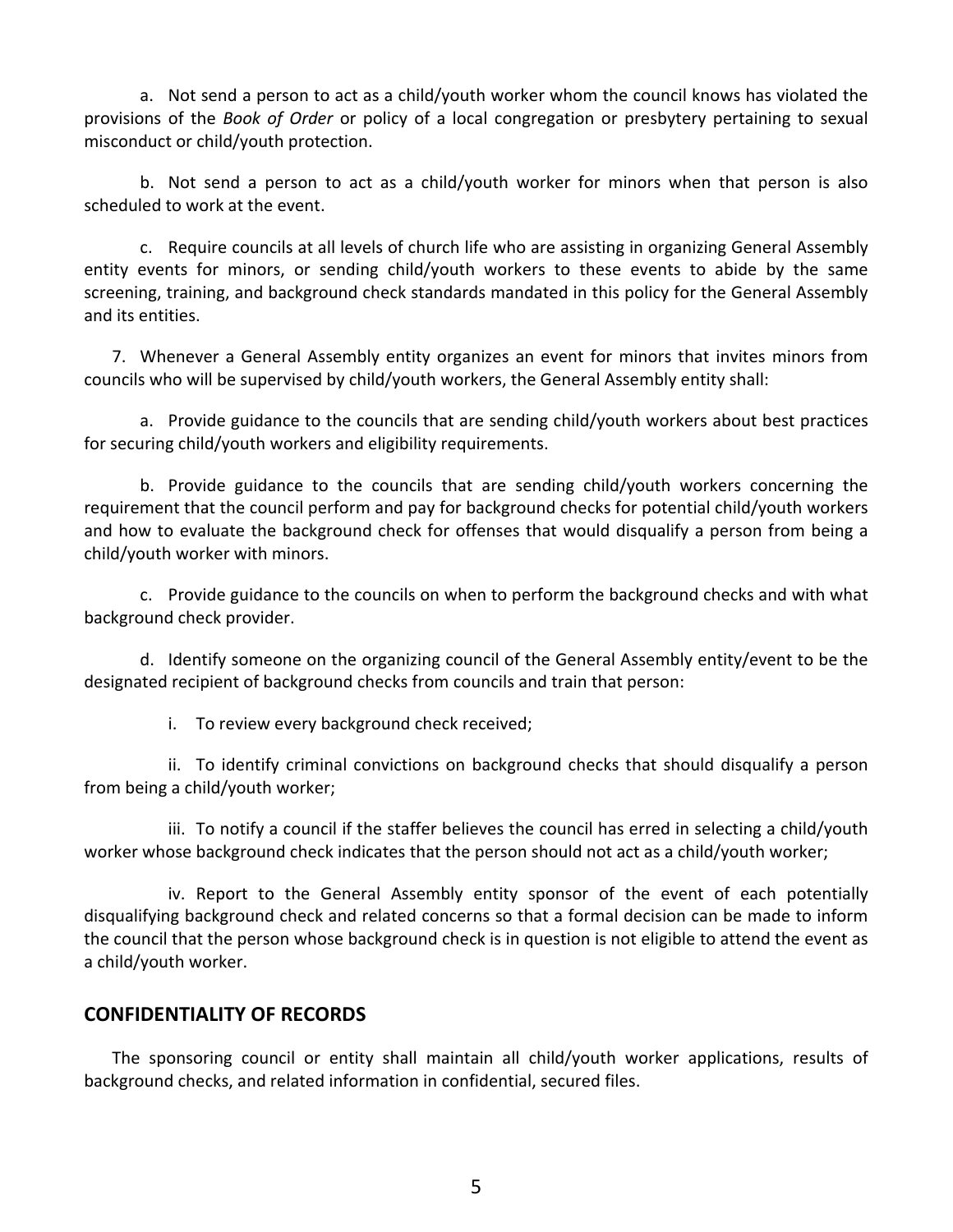#### <span id="page-9-0"></span>**REPORTING**

Each sponsoring General Assembly entity will publicize a procedure for reporting any prohibited actions and have copies available at all times in a public place at the event. Anyone suspecting or having knowledge of a violation of child abuse may report such violation to any leader of the General Assembly entity sponsored event. Any child or youth who suspects or has knowledge of any type of minor abuse is invited to share the knowledge with any adult leader of the General Assembly entity sponsored event. Anyone who has knowledge or suspicion of child/youth abuse should be made aware that state law requires the immediate reporting of such abuse to the civil authorities. Any adult leader should report such violation to any Stated Clerk or Associate or Assistant Stated Clerk of the General Assembly or any other leader designated by the sponsoring General Assembly entity of the event. Any person receiving information under this paragraph shall share that information immediately with the designated response team.

#### **SAFE CHILD RESPONSE TEAM**

At every event or activity for minors planned by a council or entity of the General Assembly, a Safe Child Response Team must be trained by the sponsoring council or entity and be present and available throughout the entire duration of the event. This team should be comprised of at least three members, staff or appointed by the sponsoring council or entity staff. An attorney chosen and secured by the General Assembly entity shall be on‐call for all events. The response team will familiarize itself with the terms of this policy as well as established procedures under the Rules of Discipline, *Book of Order of the Presbyterian Church (U.S.A.)* for responding to complaint(s) of alleged child/youth abuse against any teaching elder, ruling elder, employee, or volunteer in a leadership position(s) with the sponsoring entity and any events they may sponsor.

The Safe Child Response Team shall have the following responsibilities in response to allegations of child/youth or vulnerable adult abuse or neglect incurred against any child/youth worker or event participant:

- 1. Immediately provide for the safety of the alleged victim(s) involved.
- 2. If the report alleges abuse or harassment of a minor, the response team will:
	- a. immediately ensure the allegation is reported to the civil authorities under state law;
	- b. immediately notify the parents or guardian of the minor;
	- c. notify the insurance company of the allegation and that no investigation has yet occurred.

3. Make immediate decisions concerning the temporary removal of the individual accused from any contact with children or youth pending an investigation and/or removal of the accused from the event until a resolution of the allegations has occurred.

4. Notify designated people at the General Assembly entity immediately of the report of alleged abuse/neglect including an attorney who is on‐call throughout the duration of each event, who must be previously secured by the General Assembly entity in case of such allegations during each sponsored event. Any possible media requests will be handled by a designated person or office with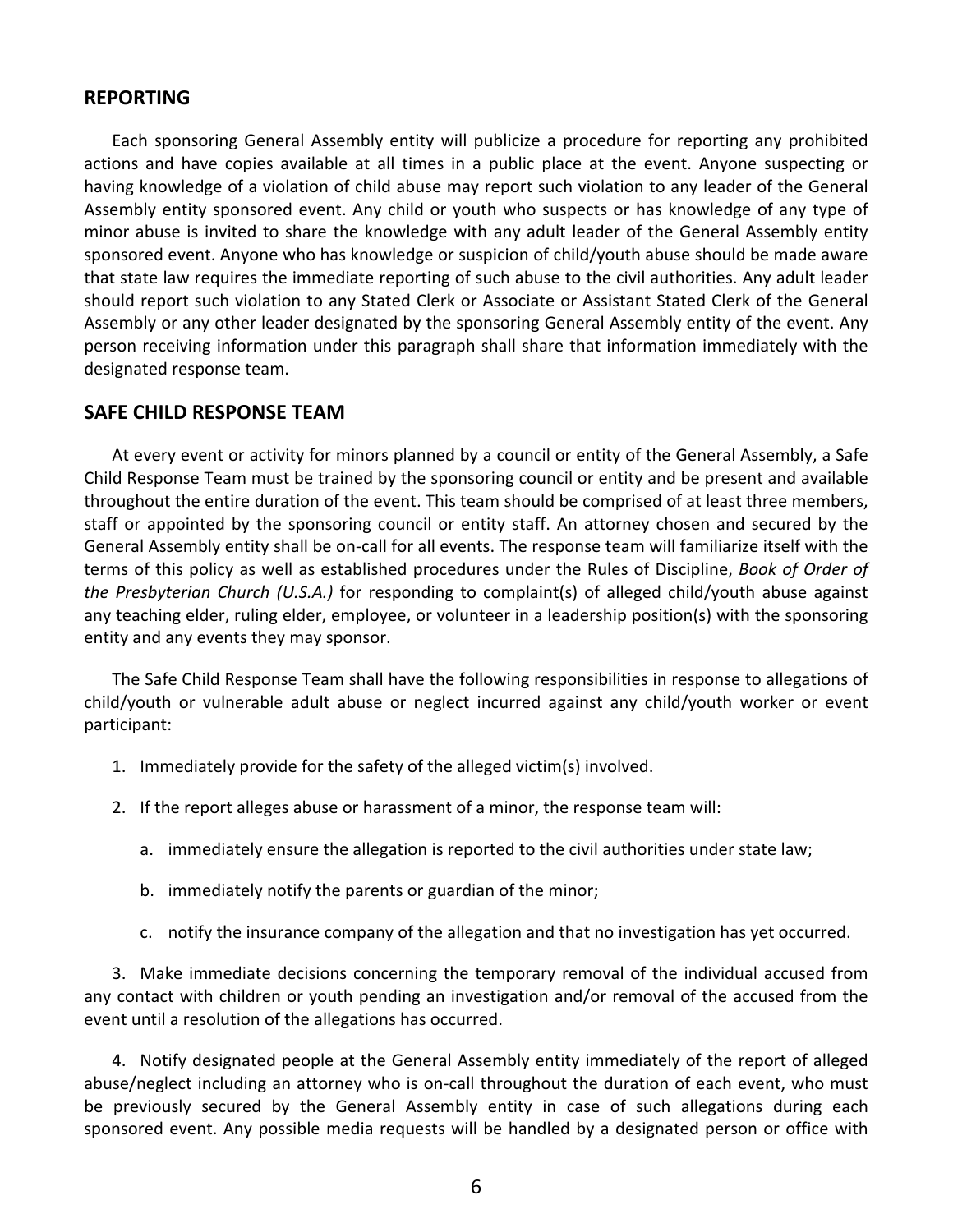advice from the on-call attorney, taking care to safeguard the privacy and confidentiality of all involved.

5. Consult the OGA and PMA about resources available for victims of the alleged abuse prior to each event and have those resources readily available at every event. This will provide victims and their families immediate resources that may aid in the particular spiritual, psychological, or emotional needs and trauma that arise from the devastation of abuse.

6. If the report is against a teaching elder, the response team shall send a written statement of allegation to the stated clerk of the presbytery that holds the teaching elder's membership. This written statement of allegation shall trigger the formation of an investigating committee under the Rules of Discipline of the *Book of Order: The Constitution of the Presbyterian Church (U.S.A.) Part II*.

7. If the report is against a ruling elder, the response team will notify the session of membership that an allegation of offense has been received against an elder that triggers the formation of an investigating committee under the Rules of Discipline of the *Book of Order: The Constitution of the Presbyterian Church (U.S.A.), Part II*.

8. If the report is against an employee of the Presbyterian Church (U.S.A.), A Corp., the response team will notify the person(s) or committee responsible for supervision of the employee, Human Resources, and Legal Services. The response team will request a follow‐up report from the supervisory body of the outcome of any subsequent investigation or discipline.

9. If the report is against an employee of sponsoring council or entity other than Presbyterian Church (U.S.A.), A Corp., the response team will notify the person(s) or committee responsible for supervision of the employee. The response team will request a follow‐up report from the supervisory body of the outcome of any subsequent investigation or discipline.

10. If the report is against a volunteer, or nonmember of the PC(USA), the response team will request that the General Assembly entity appoint an investigating committee of three persons to initiate an investigation of the allegations in order to:

a. gather any statements of abuse from those making the report, including any information from the Safety Response Team, and any party to the abuse;

b. gather any information from the person who was accused of abuse;

c. make written determinations and take actions appropriate to resolve the matter including, but not limited to, making recommendations for prevention as well as response.

11. Provide pastoral counseling for the principal parties involved (accuser(s), possible victim(s), accused, family members).

12. A written summary of any proceedings in such cases will be maintained by the General Assembly entities.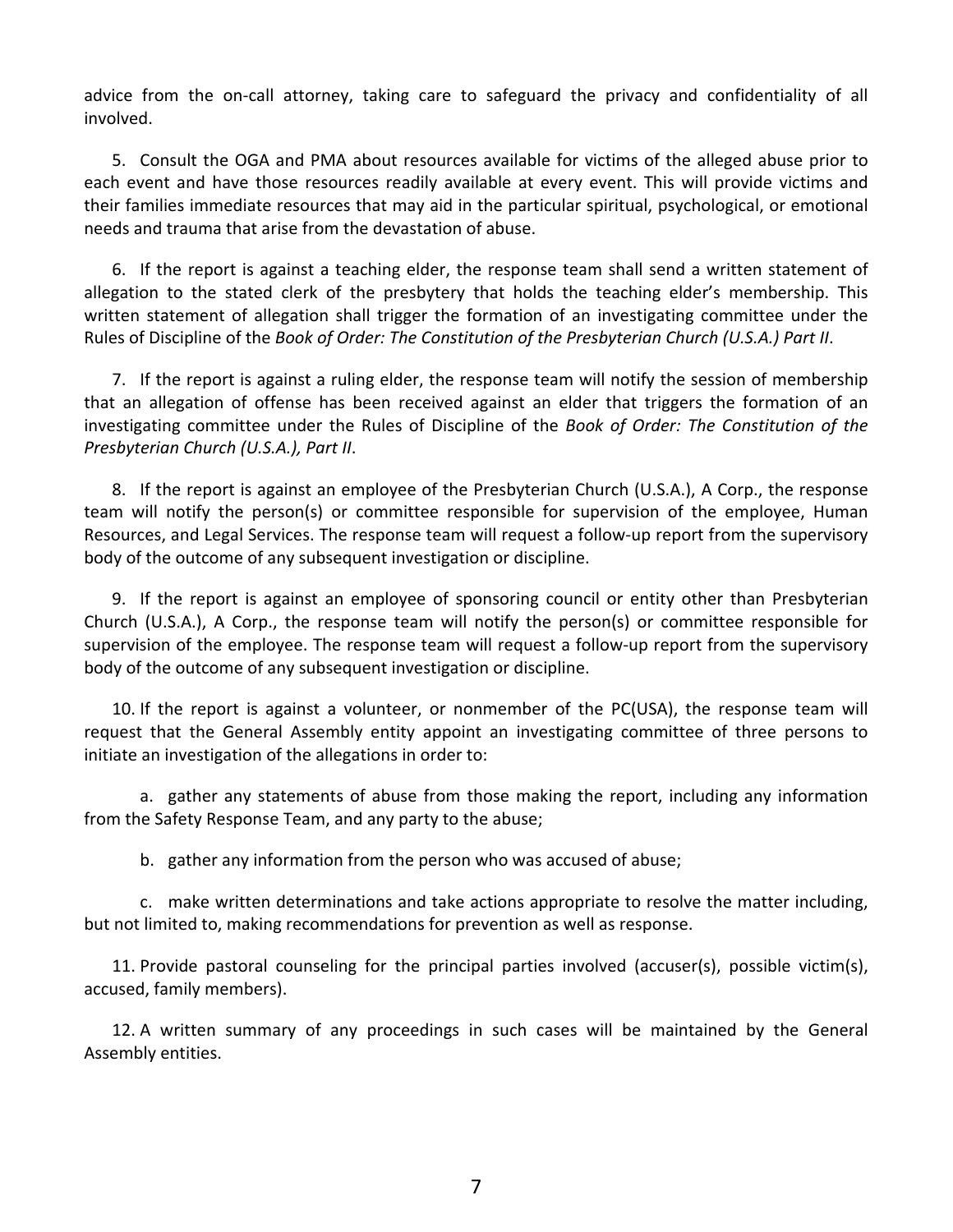<span id="page-11-0"></span>13. Any person bringing a report of abuse or assisting in investigating will not be adversely affected in terms and conditions of employment, church membership or affiliation, or otherwise discriminated against or discharged.

#### **MANDATORY EVENT RULES FOR WORKING WITH CHILDREN AND YOUTH**

The sponsoring council or entity of the General Assembly shall ensure that the following measures be in place and actions taken for each event or activity involving children and youth:

1. Two‐adult rule: Two non‐related adults must always be present in groups of children and youth. The only exception is if an emergency situation deems this not immediately possible. All child and youth workers and volunteers must be a minimum of four years older than the age group they lead or supervise.

2. Ratios: The adult to child ratio for all child-related events/activities is 2:10. The adult to youth ratio for all youth-related events/activities is 2:17. There shall also be one adult of each gender when there is one or more minors of each gender in a group. Only in emergency situations may the ratios and gender diversity be compromised.

3. View Windows and Open Doors: When minors and adult workers or volunteers are in a room, if the door is closed, the door must have a view window installed. If no view window is installed in the door, the door must remain open at all times.

4. Adult workers/caregivers should respect the privacy of the children to whom they provide care. Responsible use of digital devices and cell phones is required in all situations (ex. Taking age‐ appropriate photographs and movies, not taking photographs of minors who are not fully clothed. Adults and minors are required at all times to wear appropriate attire.

5. Age appropriate training to children and youth should be provided regarding behavior that should be reported to caregiver or leader of the event.

6. Transportation: All adult drivers at child/youth events must have proper licensure and insurance on file with the organizing council. All vehicles used must have seat belts for the driver and each passenger. No minor under eighty-five pounds may sit in the front seat of any vehicle. All drivers transporting minors and vulnerable adults must be over the age of twenty‐five and must be informed that if their vehicle is used, their insurance would be primary if an accident occurs. If a charter bus is rented, or any outside carrier is contracted, the company hired must ensure criminal background checks on their drivers. Each vehicle must follow the ratio rules noted in point 2 in this section. Lastly, no minor may be a driver at any event or activity (this includes golf carts at events).

7. Forms: The legal guardians of each minor must provide the appropriate information and medical forms for each activity/event. The information form should include all contacts for legal guardians and the medical form must include a copy of the minor's health insurance card. Further consent forms must be signed by legal guardians for any off campus events. Any photos at the event that are used in social media or published material by the organizing council must be released by a signed consent form from a participant's legal guardian as well as the minor. All such forms must be stored at the event site, in a secure place with restricted access.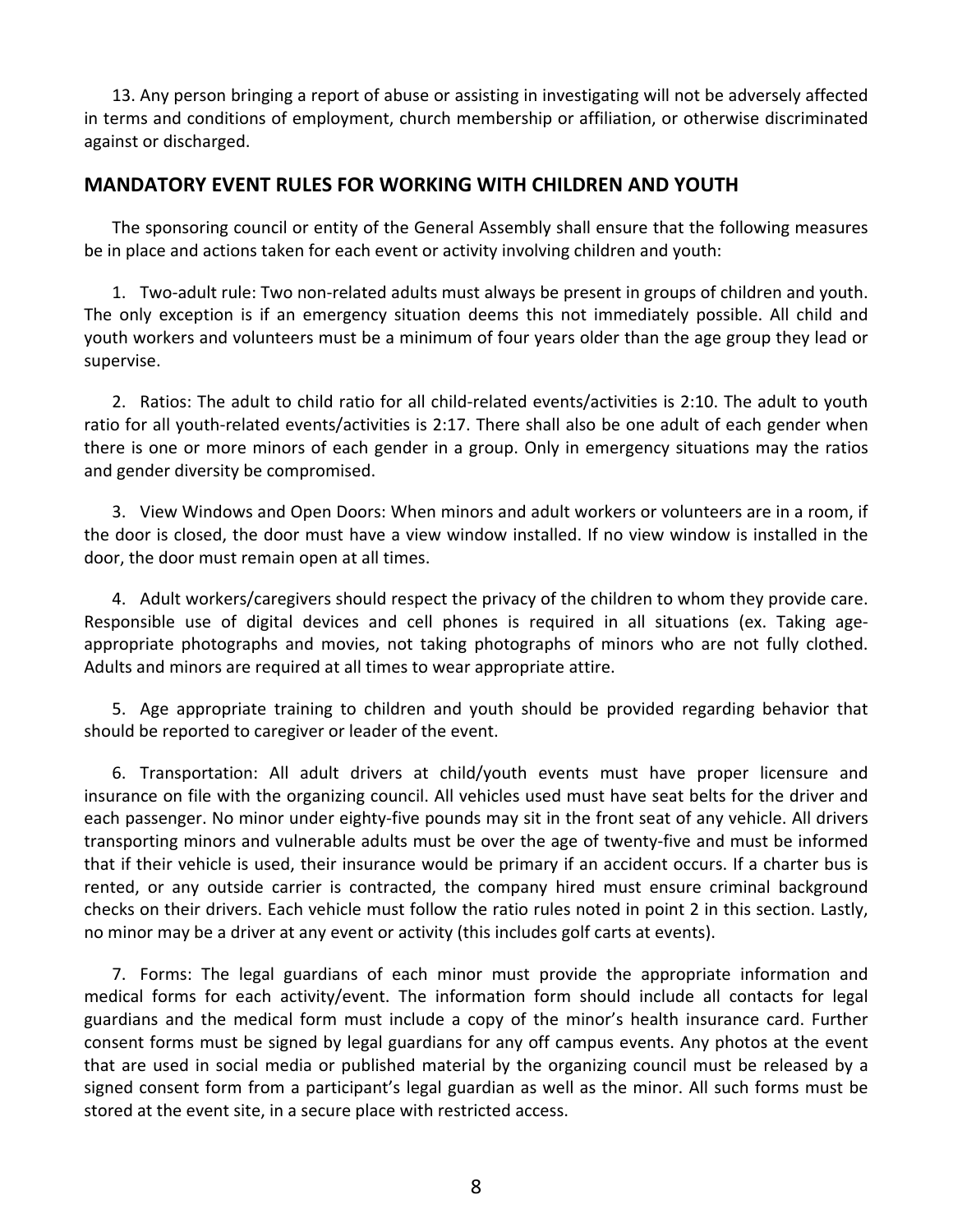8. Each event/activity must ensure that rules are gone over with participants at each event/activity. These rules shall include but are not limited to a code of conduct specific to the event/activity, as well as a list prohibited and expected behaviors for the specific event/activity. The code of conduct and prohibited and expected behaviors list should be given in written form to each participant and legal guardians, as well as discussed thoroughly at the beginning of the event/activity.

9. Children/youth and adults must maintain different showering and grooming hours at events in which bathrooms and shower rooms are shared in housing. These hours must be posted on site.

10. Adults should never share sleeping quarters with children or youth. The exception to this rule is for the occasional legal caregiver/child situation or parent/child situation. If a child/youth requires a caregiver/parent, written permission must be given and kept on record from the child/youth's parent/legal guardian.

11. All volunteers and employees at any General Assembly entity sponsored events must also abide by a code of conduct that emphasizes the following prohibited behaviors. Some of these prohibited behaviors include but are not restricted to:

a. Display of sexual affection toward a child.

b. Use of profanity or off‐color jokes.

c. Discussion of sexual encounters with or around children or in any way involving children in personal problems or issues.

d. Dating or becoming "romantically" involved with children (under the age of eighteen).

e. Using or being under the influence of alcohol or illegal drugs in the presence of children.

f. Possessing sexually oriented materials—including printed or online pornography—on church property or property being utilized for a church event.

g. Having secrets with youth/children.

h. Staring at or commenting on children's bodies.

i. Engaging in inappropriate or unapproved electronic communication with children.

j. Working one‐on‐one with children in a private setting.

k. Abusing youth/children in anyway, including (but not limited to) the following:

- Physical abuse: hit, spank, shake, slap, unnecessarily restraint.
- Verbal abuse: degrade, threaten, or curse.
- Sexual abuse: inappropriately touch, expose oneself, or engage in sexually oriented conversations.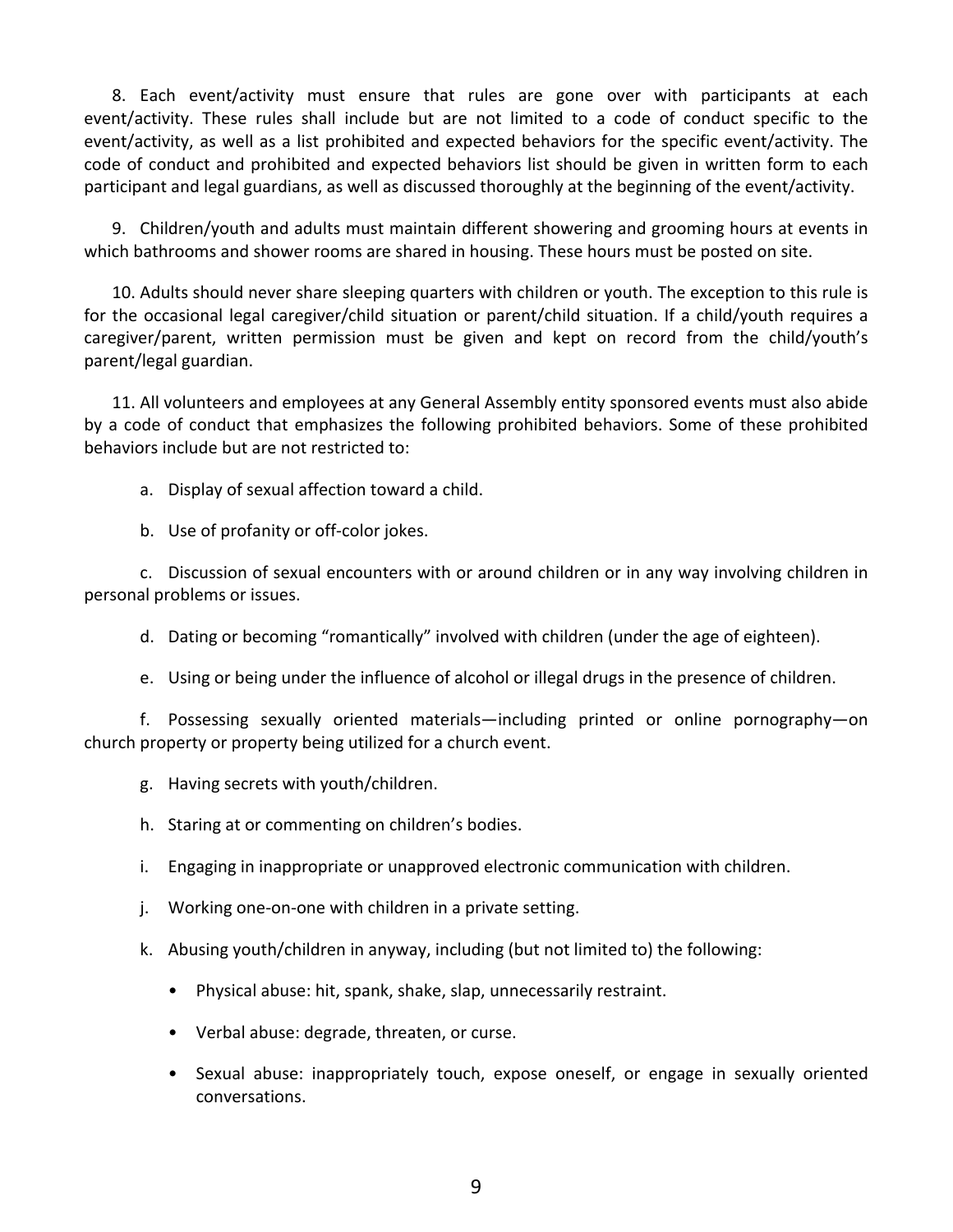- <span id="page-13-0"></span>• Mental abuse: shame, humiliate, act cruelly.
- Neglect: withhold food, water, shelter.
- Permit children or youth to engage in the following: hazing, bullying, derogatory namecalling, ridicule, humiliation, or sexual activity.

#### *Social Media—Electronic Communications*

*General Social Media Policy—*No minister, employee, contractor, or volunteer of the General Assembly and its entities shall create or use a media site (Web, Facebook, YouTube, or similar) in the name of or purporting to represent the Presbyterian Church (U.S.A.) without the explicit written permission of the sponsoring council, General Assembly entity, or event leadership. When clergy or staff, acting in their capacity as a representative of the General Assembly or its entities, lead or coordinate a group activity using social media, each may use only official General Assembly entity sites/channels when they have been made available by the entity of the General Assembly. These may include Web pages, Facebook, e‐mail, and similar means.

#### *Social Media Communications*

Persons who shall create public pages on behalf of General Assembly entity programs are responsible to monitor communications and to assure that employees and volunteers do not have private (and possibly inappropriate) conversations with children and youth.

Persons having Facebook privileges on behalf of the General Assembly entity shall treat unsolicited communication or "friending" from children or youth under age as an unauthorized text message. No reply may be given except to indicate by a posting that accepting a "friend" invitation by under-age children is a violation of the code of conduct.

If a child or youth reveals abuse or inappropriate interactions with an adult, the person must report this information in the manner of any "suspected abuse."

When using Facebook to communicate with children or youth, the authorized minister shall inform parents/guardians of each child or youth that the latter is communicating with the person via Facebook, providing the parent/guardian the opportunity to disapprove or to participate in a group.

#### *Social Networking Code of Conduct*

Each person who leads using the resources of social media shall apply this Social Networking Code of Conduct:

- Prohibit comments that are, or could be construed by any observer, to be harsh, coercive, threatening, intimidating, shaming, derogatory, demeaning, or humiliating.
- Prohibit sexually oriented conversations or discussions about sexual activities.
- Prohibit private messages between employees and volunteers and children or youth.